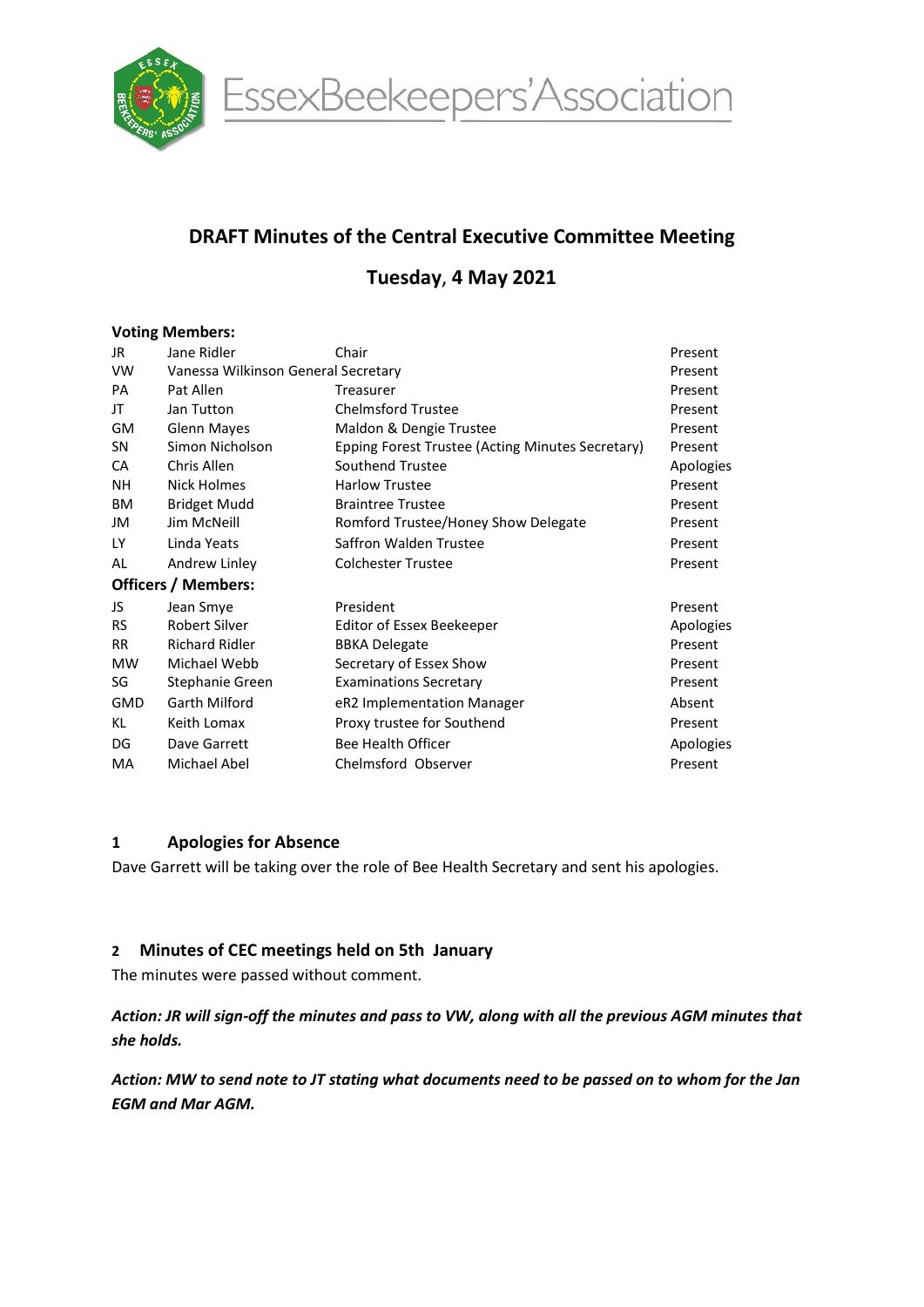## 3 Matters arising not on Agenda/action updates

Item 5 (GSC): JR confirmed that she had sent the Covid Guidance Policy and the EARS video to Divisional Secretaries. JR also stated that the two training sessions on zoom; for Health & Safety and for Trustee Responsibility, had taken place. It was agreed at the last meeting that all trustees should sign the new Trustee Responsibility document. VW reported that the 3 new trustees have done that but not the existing trustees.

Action: VW to send out new Trustee Responsibility document to existing trustees for signing.

MW said that the Beecraft signatories were now up to date. PA said that she had received the Share Certificates. She would be attending the Beecraft AGM on 12 May 2021. Other members welcome. Action: PA to feedback from the Beecraft AGM at the next CEC meeting

Re EBKA leases and insurances, KL confirmed that EBKA are covered by Public Liability insurance – up to £2m, but there is uncertainty around Trustee Liability; certainly we cannot get insurance against fraudulent actions or conduct not in the best interests of the charity. The BBKA "all risk" insurance collapsed because the uptake was well below expectations. More information is required and JR asked that KL take this forward at next GSC meeting, and that divisions look at what they require. Action: KL/CA to report back to the next CEC with the GSC view of risks and insurance. Action: Divisions to state what they require.

Contact Lists and Addresses: NH took members through the contact lists on the EBKA website. They are set-up to protect the privacy of individuals by using roles rather than names in the email addresses (eg "secretary@") and are organised in specific groups. Some minor updating is required where people have left or changed roles.

VW has been working with GMD on the ER2 Officer's Lists. He has suggested the Officer's List be used as a contacts list for easy communication between Divisions. It should be sent to them in order to check that the details are correct and that individuals are happy with it. Also HSOs are not included on the list – should they be?

## Action: VW to update members on progress at the next CEC meeting and to check with GMD whether HSOs need be included.

VW has only received 6 AGM reports from the divisions. Action: VW to chase up the AGM reports from the 3 errant divisions

Honey Show: MW said he aims to have representation on the committee from all Divisions and is particularly wanting members who have specialist skills. He put forward the revised Honey Show ToRs for acceptance by the Committee.

## Proposal: To accept the revised Honey Show ToRs.

## Vote: Accepted unanimously.

## 4. Treasurer's Report

PA said that she hoped that the non-payment of an invoice by Pebadale would be resolved. There is still a problem with Gift Aid on ER2, as problems with certain fields means that the HMRC does not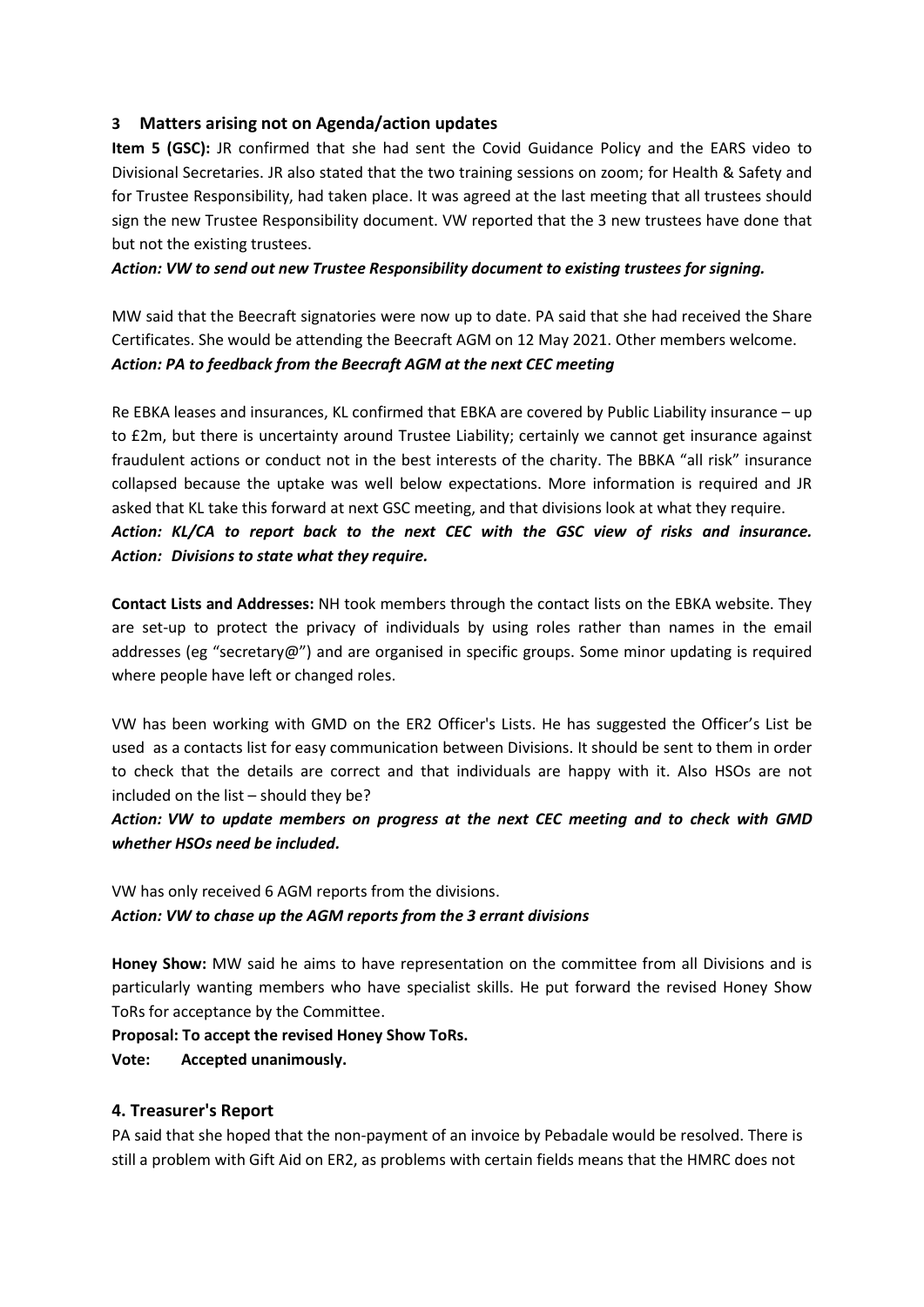accept the file format. PA will discuss this with Paras Shah (Epping Forest treasurer).

There is an issue with two funds set-up by EBKA – Education and Research to which members can donate. These are not included in the accounts – and donations are simply expressed as income. They should be either set-up as funds or have a general pot for donations. PA is investigating this ongoing.

"Hardship Fund": SN asked if the CEC would accept Epping Forest Division paying the membership fees for two of their members who were suffering hardship because of the Covid situation and had stated they could not afford the fees this year. The aim for the payment is to enable them to continue beekeeping whilst having the protection of BBKA insurance. There is no intention to create extra processes (the action would be simply to note the accounts or have a Receipt/Payment entry on ledger), and for the decision to be made at Division Committee level.

After discussion, it was suggested that this could be done through Membership on ER2. Proposal: That the Division identifies hardship on ER2, and that this is paid by the Division. Vote: Accepted (with 2 abstentions)

5. "Dengie 100, Maldon and District" name change to "Maldon & Dengie 100" GM outlined the reason for the name change; historically it had been "Maldon and District", in EBKA the Division's main town comes first, and it currently does not fit on Banking details. GM reported that the Division had voted for the name change in 2018, but that it was not minuted at the Divisional AGM Minutes. The Division voted again for the name change in February 2021 Div AGM. This was discussed at length and there were two elements to the discussion. Firstly, with the change of name itself; there was little disagreement with this among the CEC members. However, there was a great deal of concern at the use of the acronym "MAD" by the division when referring to itself. This concern related both to its possible association with the hallucinogenic "Mad Honey" that is registered by the Nepalese government; and also to the issue of mental health. Therefore it was felt that "MAD" was not acceptable, and went against our recently published Equality & Diversity policy. It was suggested that the acronym used by the Division should be "M&D".

## Proposal: That the official name Dengie Hundred, Maldon and District be changed to Maldon and Dengie 100

#### Vote: Carried

GM agreed to return to the Division Committee, to agree the possible use of the acronym "M&D"

MW also raised an issue about an "advertisement" for Maldon coffee shop that was on the Google side panel when searching for Maldon's website. GM was asked to consider with his committee whether they are advertising a commercial company. JR also asked for caution regarding all members advertising their own honey and that claims are not being made about its benefits by outlets: or that EBKA, as a charity, endorses personal retail websites.

## 6. Proposal for Dee Inkersole to take the role of "Editor of the Essex Beekeepeer"

Proposed: by Robert Silver Vote: Agreed Unanimously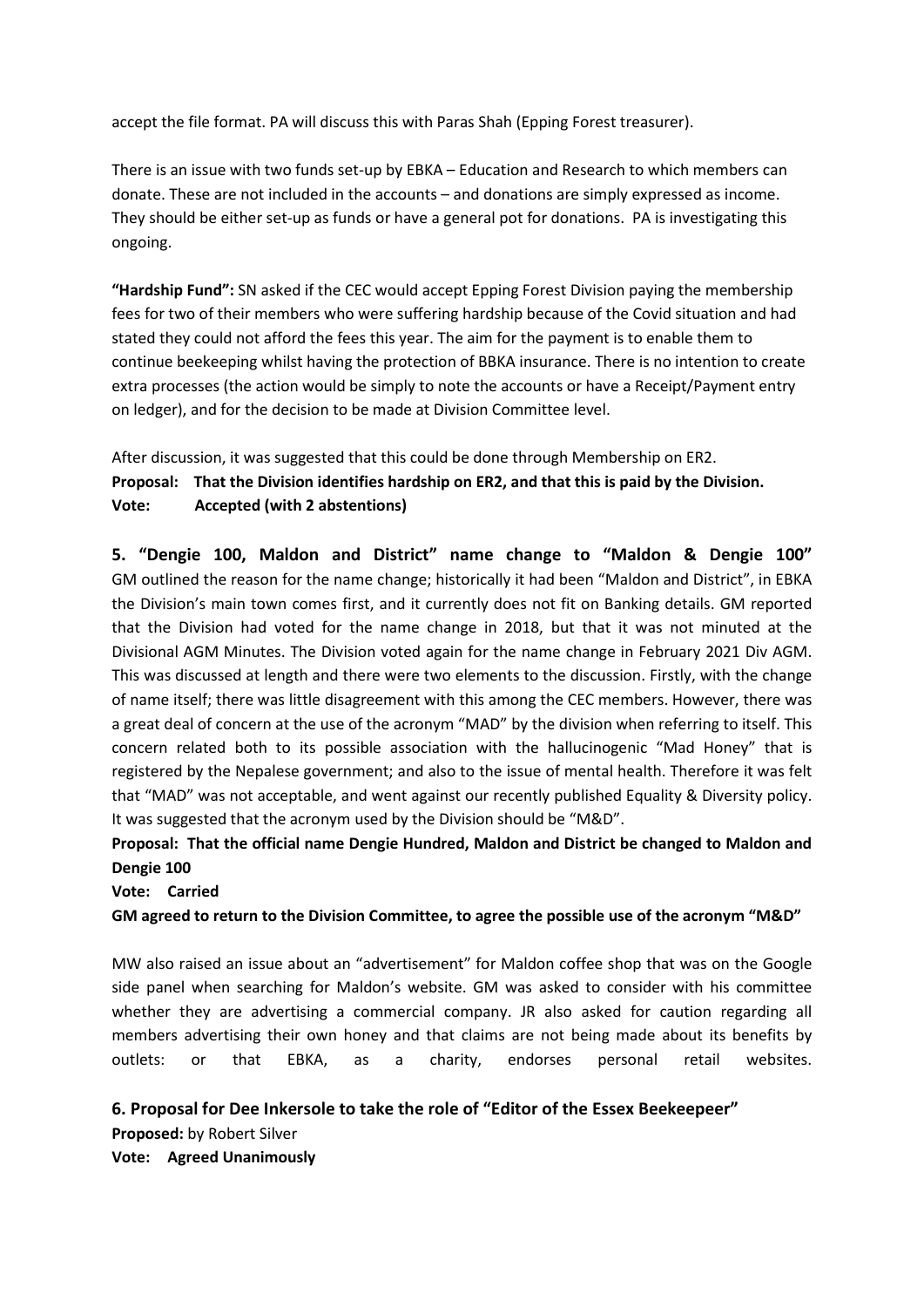## 7. 2021 Honey Show

MW presented the Honey Show report and stated that one person has failed to contact him about whether they want to remain on the committee this year. One of the respondents has stood down, but will help out on the day.

The Orsett Show has been cancelled for this year – it was due to take place on 4 September 2021. The Honey Show Committee will look at possible alternatives regarding location and format; some form of competitive honey show in the open air should be possible.

## 8. 2021 Annual Conference

JT stated that the Chelmsford sub-committee is very concerned about holding any events at the end of October 2021, and therefore propose that the event is cancelled again this year. They do not consider "Zoom" to be an appropriate alternative either. The sub-committee also consider that Chelmsford has now wound up their responsibility for organising the conference (they can't keep going for 3 years in a row!). It was suggested that in place of the Conference we should look into an online "Ted Hooper" lecture on zoom, with the possibility of break-out rooms.

Action VW to Check with Giles Budge and Salma Attan.

## 9. Questions arising from Divisional Reports & Officers' Reports

None

## 10. Correspondence - COLOSS, Expenses Claims, EBKA documents

COLOSS have written to MW asking if EBKA members would participate in the survey concerning the winter loss of colonies.

## Action: A message to go out on eR2 to members. VW to send correspondence to JT for distribution.

The EBKA documents held by Tony Rand have now been returned, and are all held by VW.

## 11. Dates and Venues for CEC Meetings 2021 -

Tuesday 6 July; Tuesday 7 September; Tuesday 2 November.

For the convenience of members, JR suggested that CEC meetings from November-January should be by Zoom. The rest of the year they should be divided between Braintree and Margaretting Village Hall if possible.

## 12. AOB

VW asked if any Divisions had a Risk Assessment for Observation Hives. MW stated that the Honey Show has one, which he can pass on.

NH said that all the membership should be signed up to BeeBase, but a significant number are not. Should we remind them of this? JT will send it out on ER2 if someone can write her the text. It was suggested that DG (the Bee Health Officer) should do this.

Action: JR to ask DG to send a note to JT

## NEXT MEETING – Tuesday 6 July at 7.30 pm via Zoom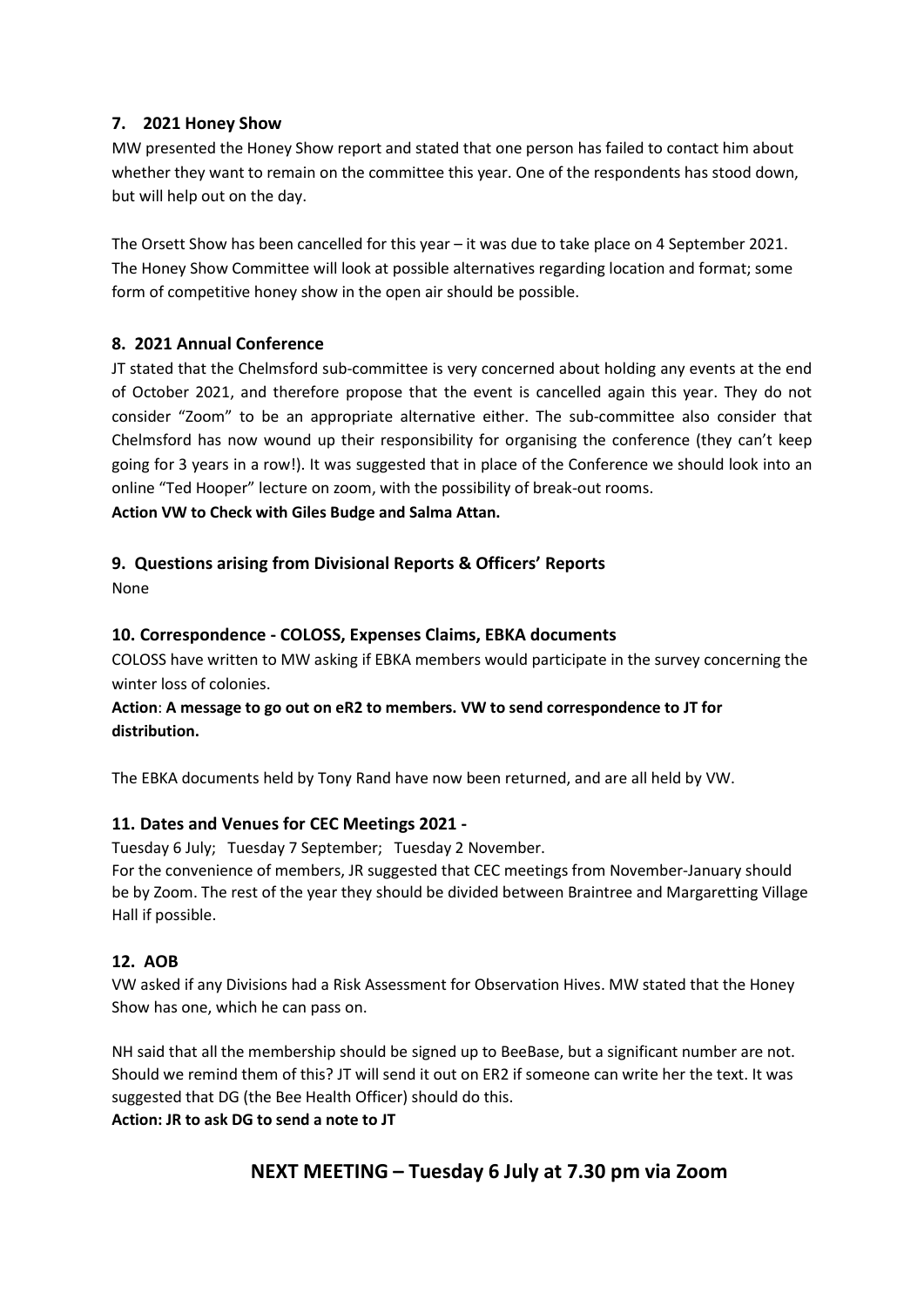| <b>Action</b> | Owner     | <b>Action</b>                            | <b>Action</b> | Update        | <b>Status</b> |
|---------------|-----------|------------------------------------------|---------------|---------------|---------------|
| date          |           |                                          | due date      |               |               |
| 3/3/20        | Trustees  | Ensure that their committees have        | 30/3/20       |               | Open          |
|               |           | elected Safety Officers to cover Risk    |               |               |               |
|               |           | Assessments for all events, and the      |               |               |               |
|               |           | CEC Event Safety Officers to cover       |               |               |               |
|               |           | all County events.                       |               |               |               |
| 7/7/20        | <b>MW</b> | Handle relevant documentation            | 1/9/20        | Ongoing       | Open          |
|               |           | relating to EBKA shares in Bee Craft     |               |               |               |
|               |           | Ltd                                      |               |               | closed        |
| 5/1/21        | <b>NH</b> | Add list of CEC postholders with         | 1/2/21        | After the AGM | Open          |
|               |           | their ebka email addresses to the        |               |               |               |
|               |           | website.                                 |               |               | closed        |
| 16/3/21       | Trustees  | Set up a working party to                | 30/4/21       |               | Open          |
|               |           | investigate EBKA leases and Trustee      |               |               |               |
|               |           | insurance.                               |               |               | closed        |
|               |           |                                          |               |               |               |
| 16/3/21       | <b>MW</b> | Write to Tony Rand re resignation        | 16/4/21       |               | closed        |
|               |           | letter                                   |               |               |               |
| 16/3/21       | PA        | Address of issue of Education and        | 30/4/21       |               | open          |
|               |           | Research funds                           |               |               |               |
| 16/3/21       | <b>MW</b> | <b>Suggest Accounts Examiner for</b>     | 30/4/21       |               | open          |
|               |           | 2021                                     |               |               |               |
| 16/3/21       | <b>NH</b> | Contact MW with name of the              | 20/3/21       |               | open          |
|               |           | upcoming Presiding Officer               |               |               |               |
| 16/3/21       | <b>MW</b> | Amend Honey Show ToR and send            | 30/4/21       |               | closed        |
|               |           | to the CEC for approval                  |               |               |               |
| 16/3/21       | <b>VW</b> | Add point about CEC officers             | 30/4/21       |               | open          |
|               |           | agreement to CEC meeting agenda          |               |               |               |
| $16/3/21$ MW  |           | Amend the Honey Show ToR and             | 30/4/21       |               | closed        |
|               |           | send to the CEC for approval             |               |               |               |
| 16/3/21       | <b>JR</b> | Circulate Covid Guidance document        | 1/4/21        |               | closed        |
|               |           | to Divisional Chairs and Secretaries     |               |               |               |
| 16/3/21       | <b>VW</b> | Send approved copies of policies to      | 1/4/21        |               | closed        |
|               |           | NH for the website                       |               |               |               |
| 16/3/21       | <b>VW</b> | Send Terms & Responsibilities of         | 30/4/21       |               | open          |
|               |           | <b>Trusteeship to Trustees</b>           |               |               |               |
| 16/3/21       | <b>JR</b> | Circulate invitation to Health &         | 1/4/21        |               | closed        |
|               |           | Safety Training Workshop to              |               |               |               |
|               |           | <b>Divisional Chairs and Secretaries</b> |               |               |               |
| 16/3/21       | <b>VW</b> | Arrange short meeting on Zoom for        | 1/4/21        |               | closed        |
|               |           | new Trustees                             |               |               |               |